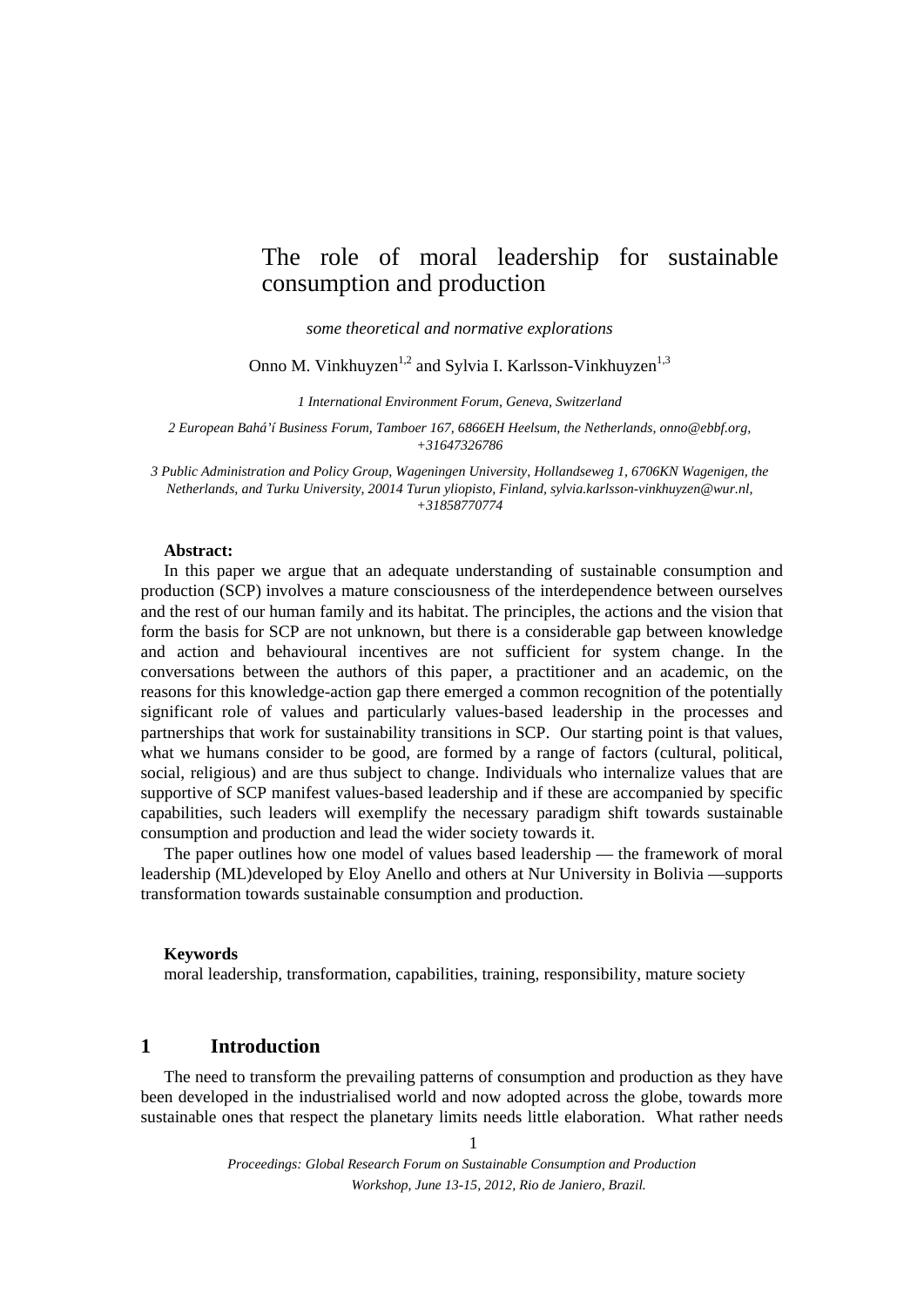elaboration is the pathways on which we can reach the required transformations. It is clear how challenging these are from the limited progress we made so far. The challenge of transforming our societies towards sustainability lies in adopting a systemic perspective and translate that into responsible and sustainable consumption and production patterns, worldwide, including the physical, social and institutional structures involved. The pioneers who act upon this will exercise de facto leadership that is necessary to help individuals to transform themselves and the structures of society. To be effective as a leader however, such a pioneer must be conscious of the elements and the capabilities that are most conducive to bring about the changes aimed for. In this paper we seek to elaborate on the role of leadership in steering societies in their micro and macro context on those pathways; discussing what type of leadership it takes, what is required as motivating factors for such leaders to develop, and exploring one promising model of leadership that, if adopted, could speed up the transition to more sustainable patterns of production and consumption considerably.

## **2 Leadership and societal change**

Transition to lifestyles for sustainable consumption and production (SCP) involves both a change in the thinking, values and behaviour of individuals and in the structures of the systems they make up. Any type of fundamental change in the system at whichever scale populations, communities, firms, etc. — depends both on individual knowledge, values and actions, and on the ability to channel individual action into collective enterprises that change the structures of the system that in turn further empower individuals to act responsibly. Actors in this process range from individuals to large institutions including governments, private companies and non-governmental organizations and various hybrid constellations. Often, however, the role of individuals as leaders can easily be obscured and omitted in the analysis of large-scale societal change. The literature on socio-technical transitions seem to be indicative of this, for example in the book synthesizing a six-year research project on transitions, there is no reference to leadership (Grin et al., 2010). On the other hand this literature identifies the 'technological niche' as the locus of innovational change, these niches are grassroots initiatives that are enveloped in a multi-level context of socio-technical regimes and landscapes Geels (2002a; 2002b; 2004). This has a parallel in Toynbee's (1939) discussion of creative minorities as the locus of societal change. Attitudes and patterns of behaviour are taken from the family to the larger society. Likewise changes in the larger society start in small groups with a high level of trust, unity and cooperation such as families or circles of friends or colleagues. It is only in groups that the concept of leadership emerges and the role of leaders become visible. Leaders in this sense are people who have a larger than average influence on their environment and thus have larger potential to change it, or prevent it from change depending on the pattern of leadership they adopt.

## 2.1 Leadership for sustainability and against sustainability

Decision-making for SCP, and many other challenges of a mature society (see discussion below) ask different qualities of leaders than what has been sufficient in societies before. The challenge of change towards a higher degree of sustainability are e.g. a high degree of complexity, uncertainty and connectivity. They are complex in the deep system changes that need to be accomplished, uncertain in how environmental degradation (like climate change) will play out in reality, uncertain in what policies are more effective and/or legitimate and in what various actors will be willing to do, and they display connectivity over space and time between all inhabitants of the globe including future generations.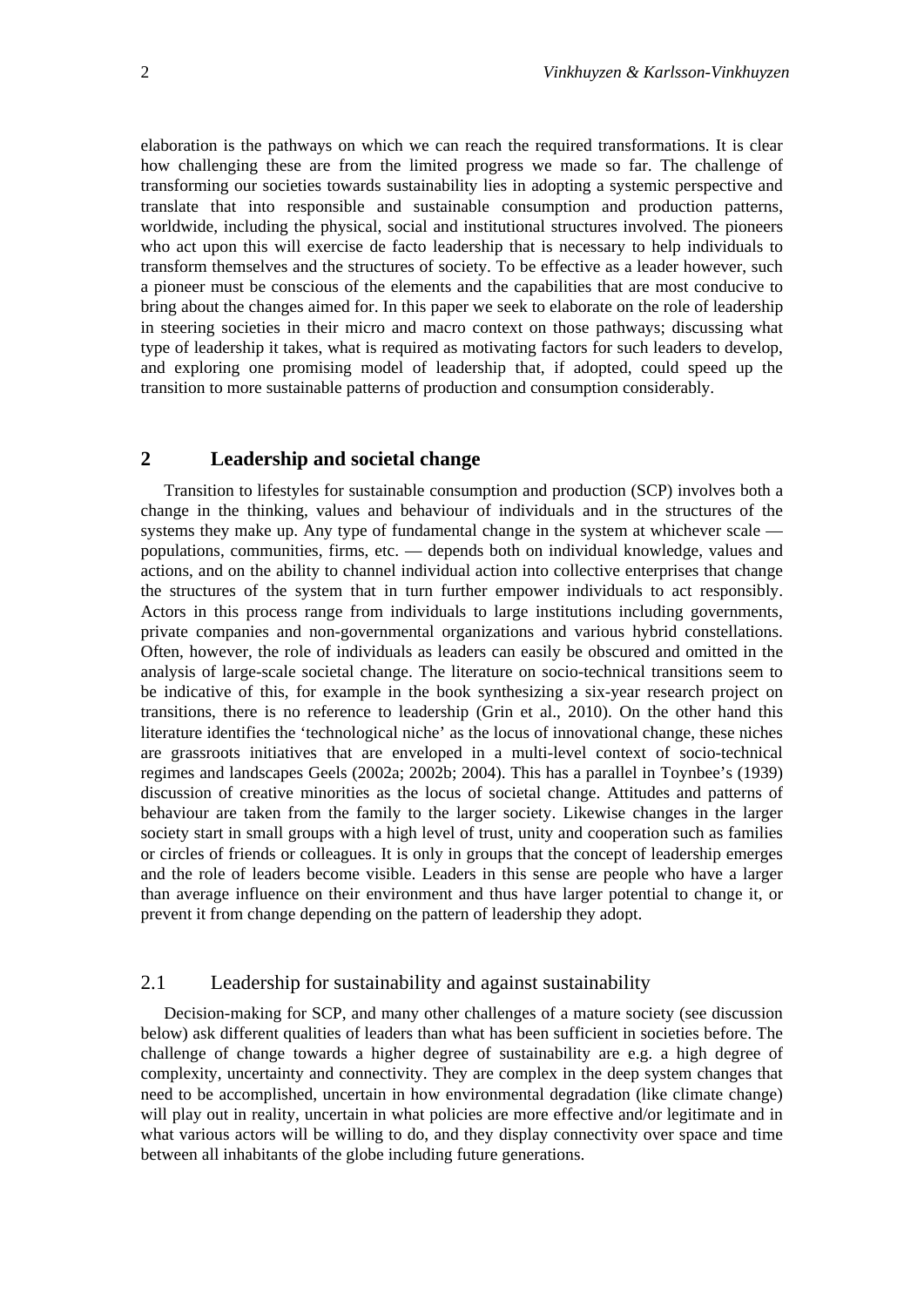Transition towards SCP is a comprehensive subject and many leadership functions are involved, both generally and for specific groups at specific governance levels, functions that often revolve around the way knowledge is generated and used and the type of institutions (norms) that are adopted to guide individual and collective actors (Meijerink and Stiller forthcoming). However, the spectrum of required leadership functions provide sufficient arguments for why some of the most established leadership patterns do not have much to contribute as such for this kind of policy issues. Whether one rules by the power of ones position or authority, or wraps his guidance in a veil of paternalistic "love", or wipes out all knowledge of possible other contributors by ones own superior knowledge, or plainly manipulates to influence the outcome, such types of leadership are obstacles to transformational change. Authoritarian, paternalistic, know-it-all, or manipulative, they all share the feature that they seek to dominate decision-making, serve an egoistic need for power, and most important, completely neglect to develop the potentialities of the members of the group (see below section 3.1 for discussion on the three key functions of a group). This means that the "group cannot be better than its leader" (Anello and Hernández, 1996:34). Transformational change will require more from individuals and groups. It will require processes where individuals' capacity to serve the common good are continuously strengthened and used as a resource for transformational change. The moral leadership framework we are about to examine recognizes this need.

## 2.2 Motivating new types of leaders in a mature society

In the previous section we discussed the role of leadership and leaders in the transition to SCP and why we have to leave old leadership patterns behind and train leaders with new capabilities and indeed new values in order to enable transition. In the following section we will elaborate on one model of leadership that meets these criteria. First, however, we need to elaborate on the normative principles for motivating the promotion of this values based leadership model . This is a recurring omission in the literature on leadership models for sustainability that often describe or prescribe types of leadership that have proven to be effective based either on particular cases or based on a conceptual model (Meijerink and Stiller forthcoming). This research seldom elaborates on the reasons (such as personal values or knowledge) for why specific individuals step up to promote susttainability or if and how it would be possible to actively nurture the development of such leaders. We are not basing our analysis on psychological analysis of 'good' sustainability leaders but rather on normative theories about who should take responsibility and act to address specific governance challenges such as that of SCP. Karlsson (2007) summarized the principles that have been raised for allocating governance for sustainable development to specific actors at specific levels (along the vertical and horizontal axes in a system of multilevel governance) into the areas of culpability, capacity and concern.

 The principle of culpability (also referred to as the contribution principle), see Karlsson (2007) and Barry (2005), argues that those who are causing a problem also should get involved in addressing it, that is simply an implication of justice. In a society that has reached a level of integration as ours, many of our individual and collective actions have implications for the planet and its inhabitants, now and in the future. There is no wall anymore to dump our waste at the other side of a border as we have reached the limits of the earth system.

 However, the principle of culpability is not sufficient to allocate responsibility. For example, there are those who are consuming unsustainable products but who have no other options (based on lack of knowledge or resources). They do not have the capacity. Other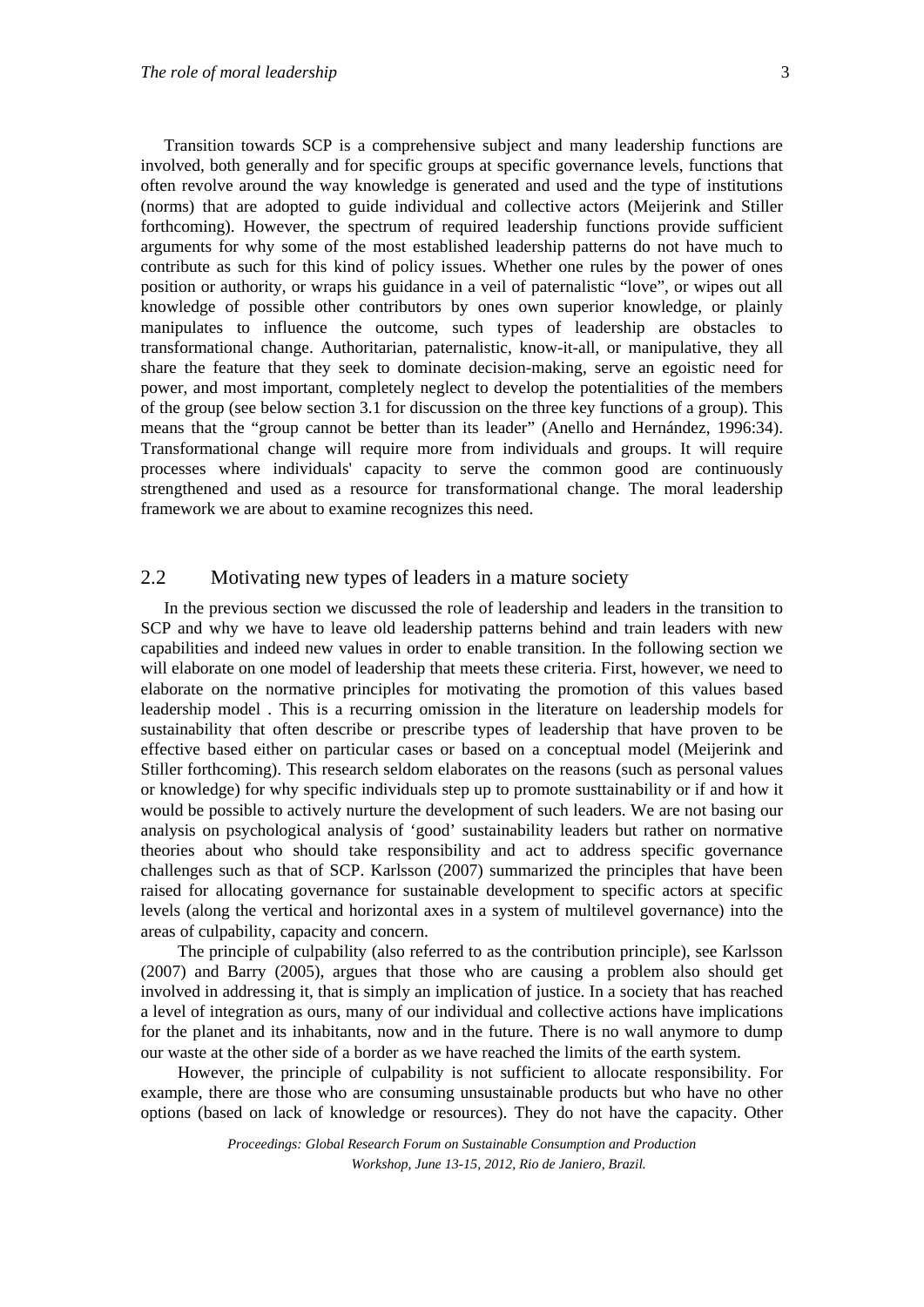actors may have capacity to change the opportunities for sustainable consumption (governments providing subsidies etc.) irrespective of their direct contribution to the problem.

But the principles of culpability and capacity are not very relevant unless actors feel concern for the welfare of other human beings, a deep concern for the plight of others is necessary as a complement to the principles of culpability and capacity (Karlsson 2007). Even more, if this were present, it would reduce the need for information on who is culpable and who has capacity. It would encourage all to act. Such a concern for humanity can also be described as a matter of maturity, as Covey (1989) argues: childhood is characterised by dependence, we live the way we are told to, adolescence by independence, we keep ourselves busy proving that we can think for ourselves, maturity by interdependence, we have learned the limits of our independence and understand that we have to cooperate in order for life to flourish. This is true both for individuals and for groups. Understanding our interdependence leads to mutual concern as an element of enlightened self-interest (ref my thesis and others).

The practicality of relying on the principle of concern to motivate action of individuals, including to take bold leadership for sustainaibility, builds also on the assumption that human beings have an innate ability to rise above the utilitarian rational self-interest model of behaviour that underpins much of current economic and political analysis and express altruism, see e.g. Mansbridge (1990) and Monroe (1996). This means that humans have the ability to move away from the culture of contest where egos fight for themselves or their own group to a culture of cooperation for the benefit of themselves and others, others not being limited to anything short of the rest of humankind (Karlberg, 2004). The moral leadership framework that is discussed in the next section is developed to play a role in this. It is built on the notion that for the next stage of the evolution of humanity, it will be necessary for people to take more responsibility for the condition of the planet and the species inhabiting it. The kind of leadership that can help people to get there will have to be more horizontal and service oriented rather than top-down and control oriented. It consists of a number of elements, not the least of which is learning or developing some eighteen capabilities on the personal, interpersonal and social level. People mastering the elements and the capabilities of this kind of leadership can indeed be seen as a next generation of leaders for sustainability transitions.

# **3 Leadership as possibility: the moral leadership framework**

#### 3.1 Background and overview

In the traditional types of leadership, a leader's power comes in the category power over, it is the power to dominate which is the core of those models. The leadership model we will describe here, however, envisions a leader who has power to, the capacity to accomplish something, usually in consultation and cooperation with others:

"People who are acting in a cooperative or mutualistic manner in the pursuit of a common goal are exercising 'power with' one another rather than 'power over' one another" (Karlberg, 2004).

We do not believe that SCP can be reached by directing people how to live or what values to have. We will need to empower them all in a consultative process of which this moral leadership framework (MLF, see box 1) is an example. This framework was developed over a series of years by educators at Universidad Núr in Bolivia and others who were engaged in development and education projects around the world. They identified the lack of leadership based on ethical values as a root cause of the challenges that such projects, and society at large, faced. They also took inspiration from a WHO evaluation report which identified the absence of a moral leadership sufficiently committed to the values of social justice, equity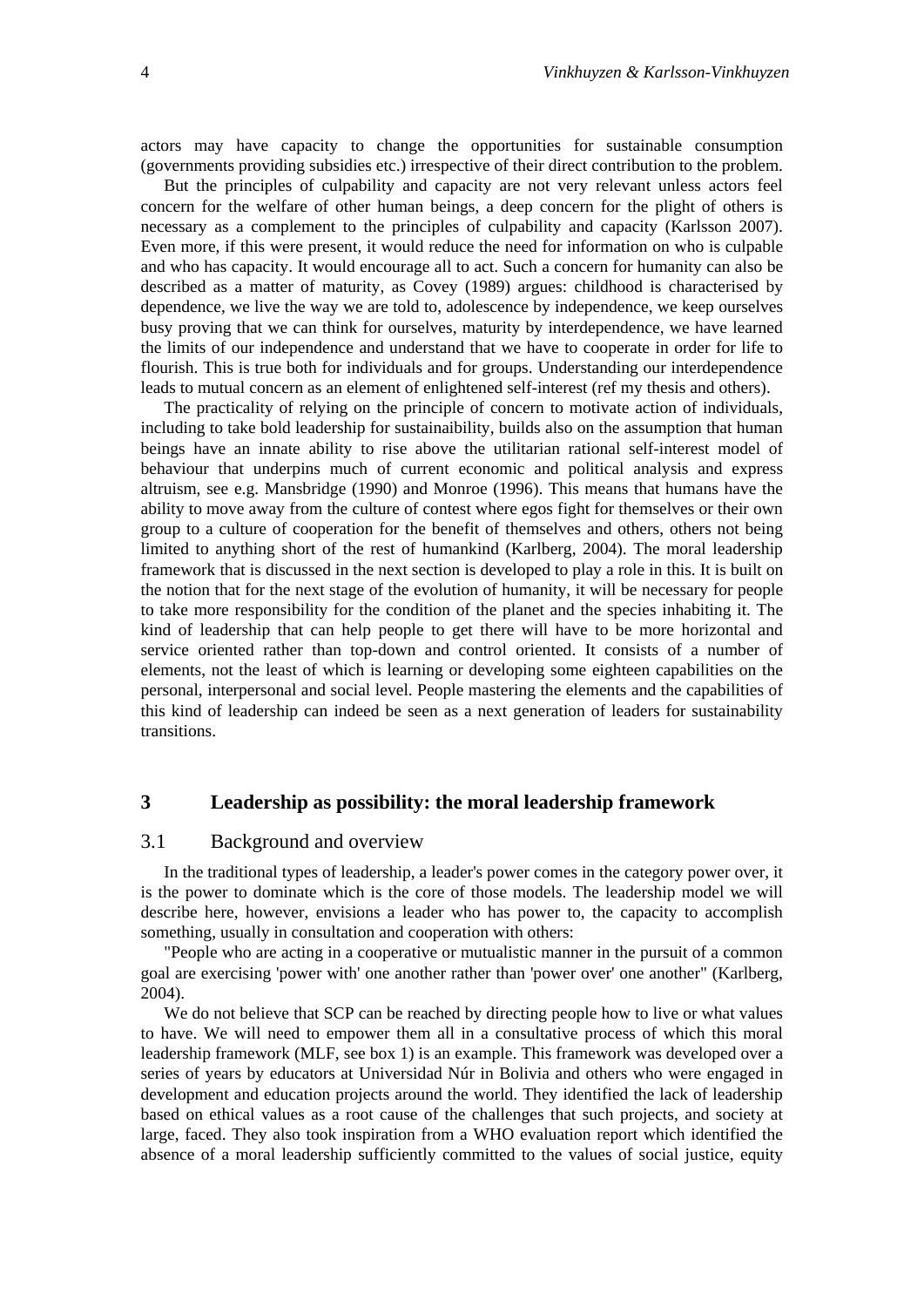and participation that was underlying the global action plan Health for All by the Year 2000, as a major reason for the lack of implementation of this plan (Anello and Hernández, 1996). The report concluded that moral leadership was essential at all levels in ministries of health in order to inspire sustained efforts to work for the necessary changes as well as create a willingness to assume the personal risks inherent in dealing with resistance to change WHO (1988) quoted in Anello and Hernández (1996:ix).

Box 1

Moral leadership must:

Be a leadership that is fully aware of the dynamics of the processes of disintegrationintegration which characterize our age, and consciously align itself with the processes of integration;

Have a clear vision of the society it wants to create and some of the strategies that will help bring it into being, and on the basis of this vision and these strategies, actively strive to construct a better society;

Entail a deep personal commitment to strive for individual transformation through the development and exemplification of a life based on ethical and moral principles, characterized by qualities of both uprightness and kindliness, and to strive for collective transformation through actions which promote unity and justice.

Source: Anello and Hernández (1996:17)

Leadership, the MLF team argues, always occurs in a group. Otherwise the concept is meaningless. It is therefore essential to identify what a group is, and what functions it should have. In our context the group that we consider can be at all scales, from the smallest family unit to international organizations. The dynamics are of course very different depending on group size, membership and mandate but leadership always plays a crucial part where there are gaols to reach in how the group operates and in its outcome. The MLF team considers that groups have three primary functions (Anello and Hernández, 1996:23):

- conserving and strengthening the unity of the group;
- carrying out those tasks for which the group was created;
- developing the potentialities of the members of the group

These functions are normative and may be far from how many groups and organizations define their own roles (if they take the time to do that) but it is undeniably a perspective that would by itself change the dynamics of many groups that seek to accomplish transformations towards a more sustainable world.

The first function is focused on building unity. This is a foreign concept in much societal discourse dominated by adversarialism and contest. Unity comes close in meaning to social cohesion that is seen as a requirement for the peaceful development of societies. Unity, however, is reaching deeper than the mere feeling of togetherness of people in a group, it represents a strong sense of common purpose and is based on genuine concern and love for the group members. The value of this function is obvious if we consider the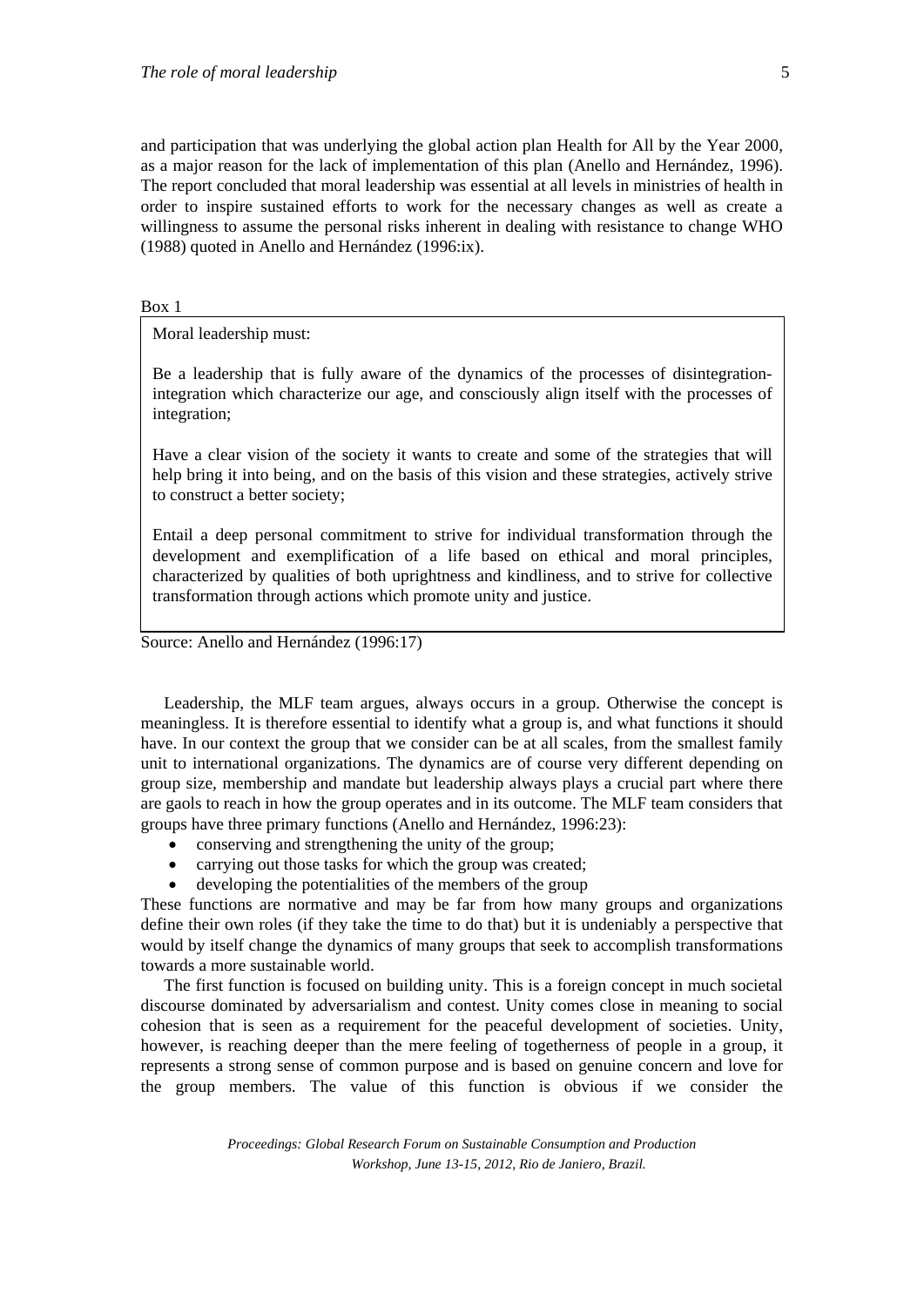counterproductive result if efforts to address, for example environmental degradation, are made in ways that create division among people and nations.

The second function may seem obvious but is in practise often compromised.

The third function makes the group an arena where the potential of individual members are expanded, thus contributing both to their personal transformation, and indirectly to collective transformation as group members in this way will exert influence in much wider contexts with which they interact.

#### 3.2 Basic elements of the framework

The conceptual framework of moral leadership as developed at Núr University is in line with modern leadership theory, and it also gives a workable model that is striving for real hands-on practical results (Menking, 2003). The methodologies that are used in the training activities that are developed from the framework are diverse, but at the level of concepts there are four elements, Núr (1999) quoted in Menking (2003):

- questioning mental models, our traditional, often unconscious way of interpreting the world;
- constructing conceptual frameworks, replacing mental models with conscious patterns of belief and understanding;
- development of capabilities, also called 'empowering for action', there are eighteen capabilities identified that are part of this framework;
- utilization of participatory techniques, practicing more horizontal and less vertical power structures

The developers of the MLF summarize the core rationale and elements of the framework in the following way:

"The world needs a new model of leadership dedicated to personal and collective transformation, totally committed to moral values and principles, based on the unfettered search after truth, inspired by a sense of transcendence, and guided by the exercise of capabilities in service to the common good." (Anello and Hernández, 1996:51).

In more detail the MLF is built up of six elements. The first element concerns the style or the character of the leadership required. In order for leadership to serve the common good to its greatest extent, it will need to be service based, in line with the work of e.g. R.K. Greenleaf, so that its fruits are widely spread. In short, not he who dominates the most is the greatest leader, but he who serves his community the best. Currently authoritarian, paternalistic, manipulative, and know-it-all modes of leadership often "cripple those very groups which they claim to be serving" (Anello and Hernández, 1996:50). Too often groups are used to serve the leader's will and thus the MLF team argues that what "the world needs at this point in time is to transfer power from the individual leader and give it to the group. Leadership must be accessible to all, not just a privileged few" (Anello and Hernández, 1996:50). They further stress that a true service oriented leader is not motivated by a desire for personal gain, but by love, love for the community or for the persons whom we serve, love for mankind, love for the best results for the job we are working on, unselfish love as we find in mothers and in many so called indigenous cultures in the world (Anello and Hernández, 1996).

The second element of the MLF is that the purpose of leadership is transformation, both personal and social. Without transformation nothing substantial really happens. That also means that leadership needs a vision, a comprehensive systemic vision of the desired future. We may just be organising only a small detail for that future, but we must have the vision in order to make the right choices, and the transformation we are striving to achieve must support it. Personal and social transformation support each other at different levels as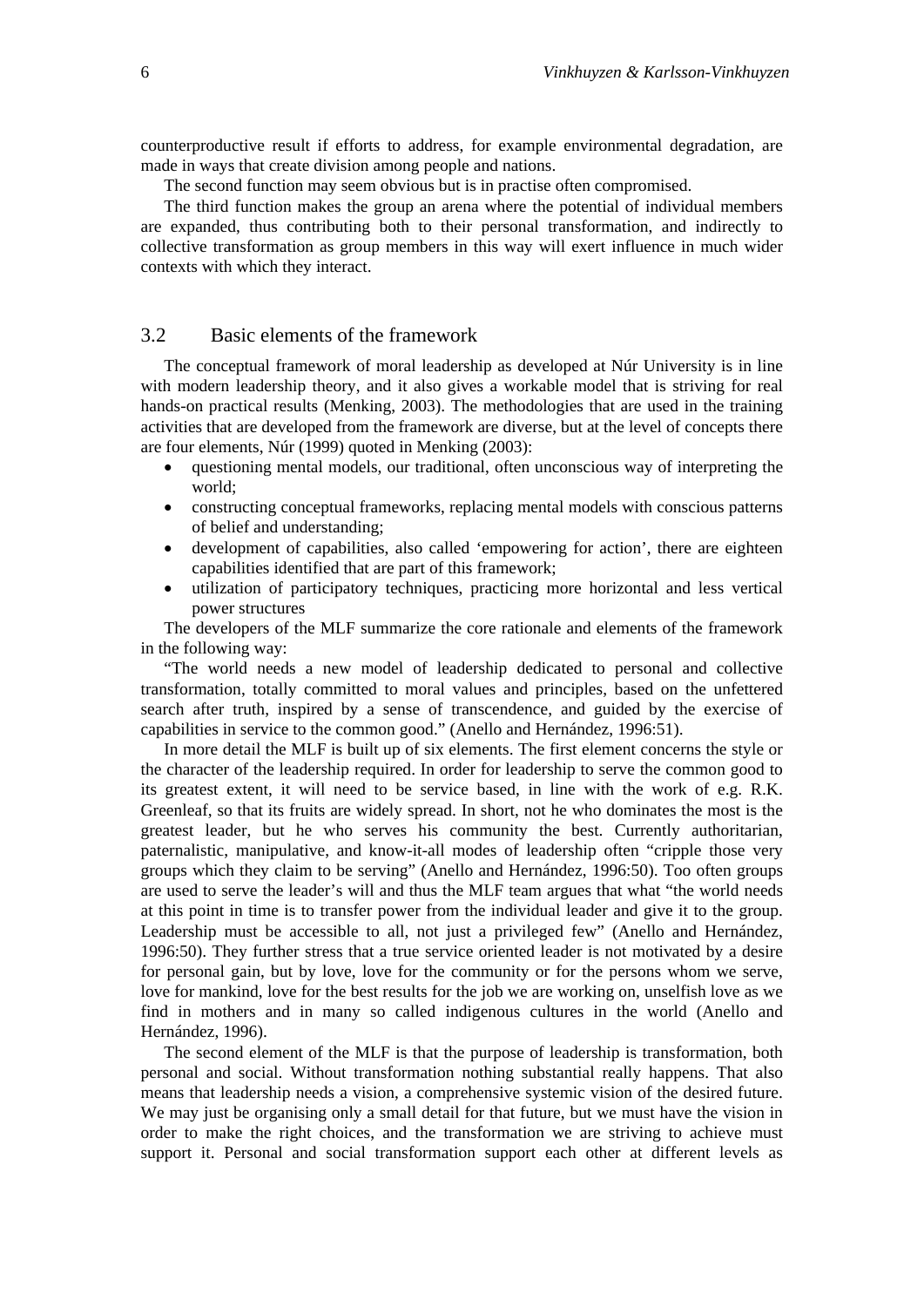discussed above. To only change the system does not work. The flaws of the system are in the end brought into it by the people working in it, and without personal transformation, they will bring in the same flaws again. On the other hand we need the support of some group we are part of for our personal transformation.

The third element of the MLF is the moral responsibility to investigate and apply truth. Truth is of course a challenging and much contested concept, particularly in postmodern and critical discourses. Anello and Hernandez (1996:69) refer to contingent truth and ideal truth, or the facts as they are in the current situation or reality, and the desired future situation to be established, respectively. For scientists in the positivist tradition truth is an accepted concept that they see as the basis for good objective research, however:

"...scientists are the first to admit that their knowledge of contingent truth is relative and not absolute. This humble recognition is what keeps science on track. So, when we speak of the need to understand truth, it is a relative, but ever deepening understanding, and not an absolute one, that we are referring to" (Anello and Hernández, 1996:69).

Ideal truth is normative and is based on principles. For the MLF team the goal is to transform the contingent truth, the way things presently are, in a way that is in harmony with the ideal truth, that is, based on principles. Covey (1990:18) puts a similar emphasis on principles:

"Our effectiveness is predicated upon certain inviolate principles – natural laws in the human dimension that are just as real, just as unchanging, as laws such as gravity are in the physical dimension. These principles are woven into the fabric of every civilized society and constitute the roots of every family and institution that has endured and prospered."

This element of the MLF has different dimensions but at the core is that the love of searching for and applying truth is a fundamental characteristic for the leadership that the MLF team wishes to promote.

The fourth element of the framework is very much related to vision and to the mental models that we have of the human being. Anello and Hernandez (1996:78) discuss different assumptions about human nature and how it influences our social interactions. They discuss the racist concept, that one group of humans is inherently better than others; the concept of humans as rational animals, a concept we often see among scientists and in the western world in general. They also discuss the assumption that human beings are products or victims of forces beyond their control in society, the deterministic view; and the view of humans being born in sin and characterized by weakness and error. In contrast to these assumptions they favour the view that humans are essentially noble, like mines rich in gems that have to be developed, cultivated, polished, etc.

The fifth element of the MLF is transcendence. With this term the MLF team argues that as a leader, it is necessary to have a certain distance from operational problems in order to keep the focus, the vision and the goal. In practical terms, they stress that transcendence can help us to persevere when we encounter obstacles in our path of personal or social transformation. Transcendence is about the ability to see our problems under all circumstances in a broader perspective and not get lost in details. When we make decisions and take action guided by values and principles based on our understanding of truth, this gives us a sense of connection with the eternal and generates an experience of transcendence. Therefore, a working definition of transcendence is the capacity to detach oneself from "current reality" and to connect with those values and principles which one believes to be of eternal worth and which form part of one's vision (Anello and Hernández, 1996:85).

The sixth and last element of the conceptual framework for moral leadership is the development of a number of capabilities, they have so far included eighteen such capabilities which all require knowledge about the concepts, and development of skills, attitudes and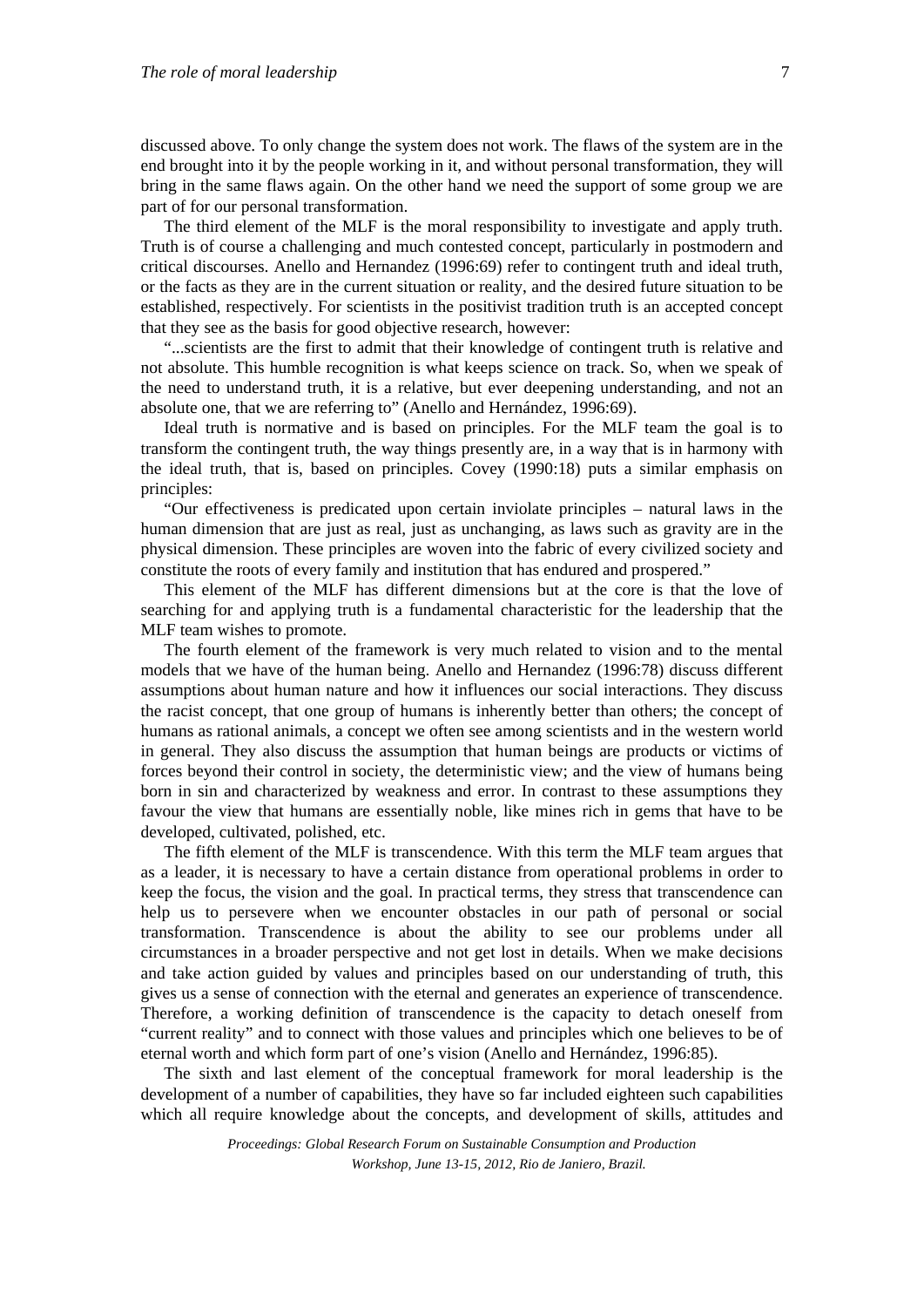qualities that go with them. The following section will look in more detail at a subset of these that seem particularly relevant for responsible living.

# 3.3 Capabilities for transformation towards SCP

It is widely recognized that there is considerable need for capacity building in order to support a sustainable society. The capabilities that the MLF team considers vital are less technical or issue-specific yet more fundamental for the ability of individuals to contribute to the common good by acting as moral leaders in a variety of collective arenas and thus contribute to social transformation.

These capabilities are, in their view, both necessary and within reach to develop by people of diverse educational and cultural backgrounds, whether they work in positions of formal leadership or not. They divide these capabilities into three categories: capabilities that contribute to personal transformation; capabilities that contribute to better interpersonal relationships; and capabilities that contribute to social transformation. In this paper we cannot explore the capabilities in the MLF, but table 1. lists the 18 capabilities that have so far been identified. We like to stres that the list is only indicative and not final, and that assigning individual capabilities to one of the three categories is often ambiguous.

Table 1.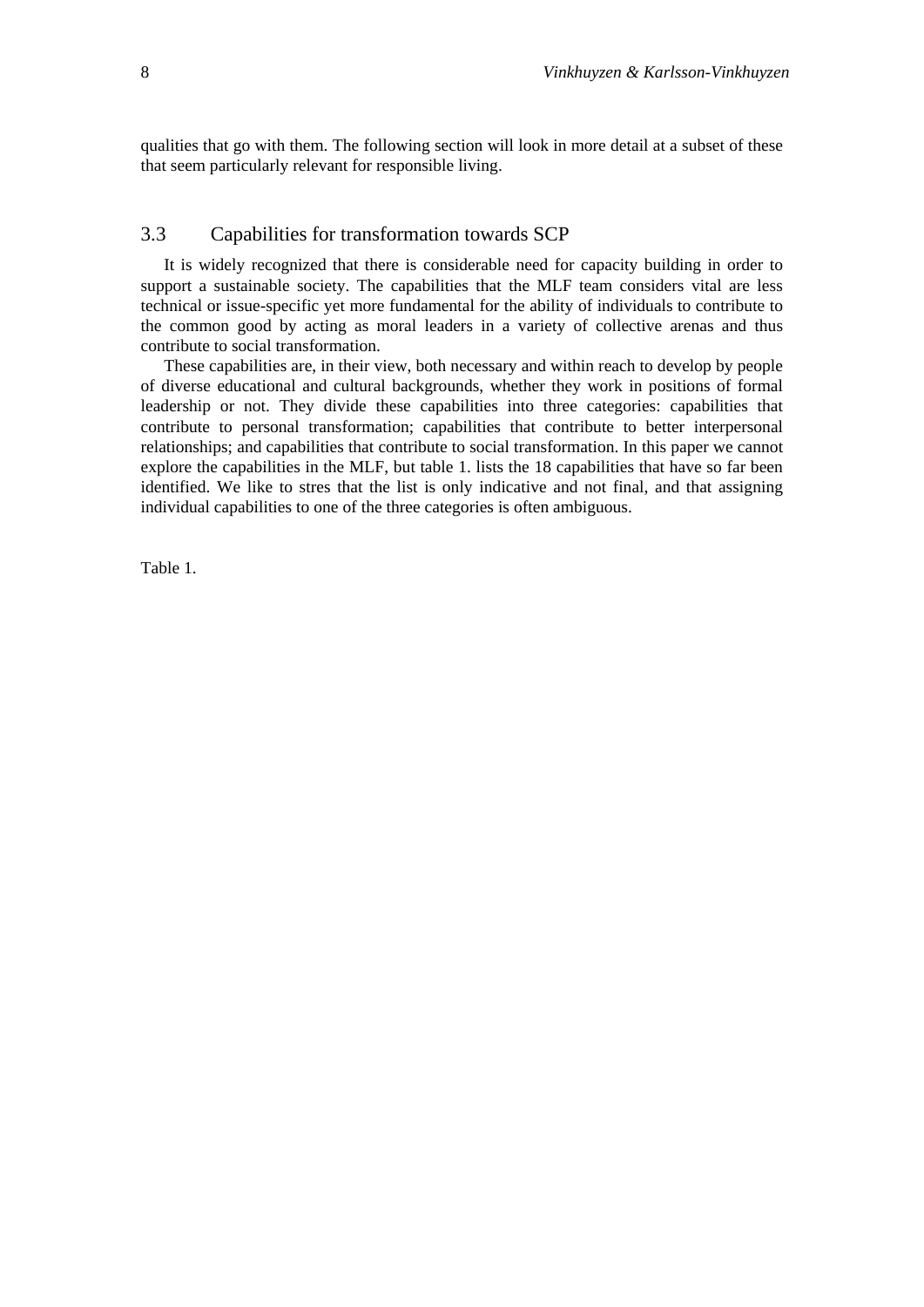## **Capabilities that contribute to personal transformation**

#### - **S**ELF-EVALUATION

The capability to evaluate one's own strengths and weaknesses without involving the ego.

#### - **R**EFLECTION ON ACTION

The capability to learn from systematic reflection on action within a consistent, evolving conceptual framework.

#### - **I**NITIATIVE

The capability to take initiative in a creative and disciplined way.

**PERSEVERANCE** 

The capability to endeavour, persevere and overcome obstacles in the achievement of goals.

SELF-DISCIPLINE

The capability to postpone immediate gratification by turning towards higher purposes.

- **R**ECTITUDE OF CONDUCT

The capability to manage one's affairs and responsibilities with rectitude of conduct, based on ethical and moral principles.

**SYSTEMIC THINKING** 

The capability to think systemically in the appraisal of a situation and in the search for solutions.

## **Capabilities that contribute to improving interpersonal relationships**

- **E**MPATHY

The capability to imbue one's thoughts and actions with sincere love and care.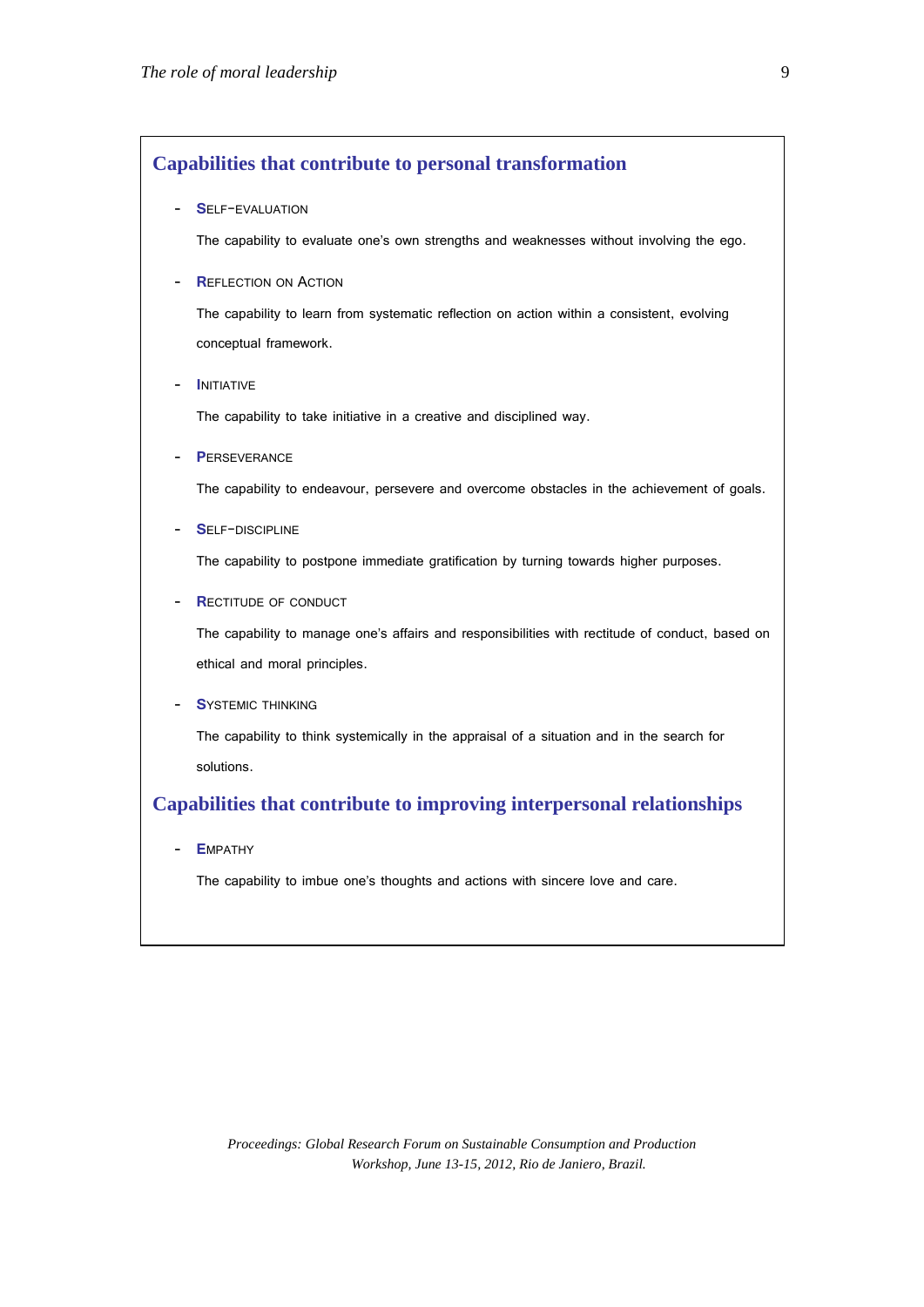- **E**NCOURAGEMENT

The capability to encourage others and truly promote their development.

**CONSULTATION** 

The capability to participate effectively in the process of consultation in group decision making.

**FAMILY RESPONSIBILITY** 

The capability to be a caring and responsible member of a family.

**P**ROMOTING UNITY

The capability to create and promote unity in diversity.

# **Capabilities that contribute to social transformation**

- **V**ISION

The capability to create a vision of a desired future based on shared values and principles, and to articulate it clearly and simply so that it inspires in others a sense of commitment towards its fulfilment.

**TRANSFORMING DOMINANT RELATIONSHIPS** 

The capability to understand relationships of domination and to contribute towards their transformation into relationships based on reciprocity, sharing and mutual service.

- **J**USTICE

The capability to contribute to the establishment of justice.

**EMPOWERMENT - PROMOTING EDUCATIONAL ACTIVITIES** 

The capability to commit oneself to the process of empowering educational activities.

**SERVICE TO INSTITUTIONS** 

The capability to serve on institutions of society in ways that assist their members to develop and utilise their talents and capabilities in service to society and humankind in general.

**HISTORICAL PERSPECTIVE** 

The capability to perceive and interpret the meaning of present-day social processes and events in the light of an appropriate historical perspective.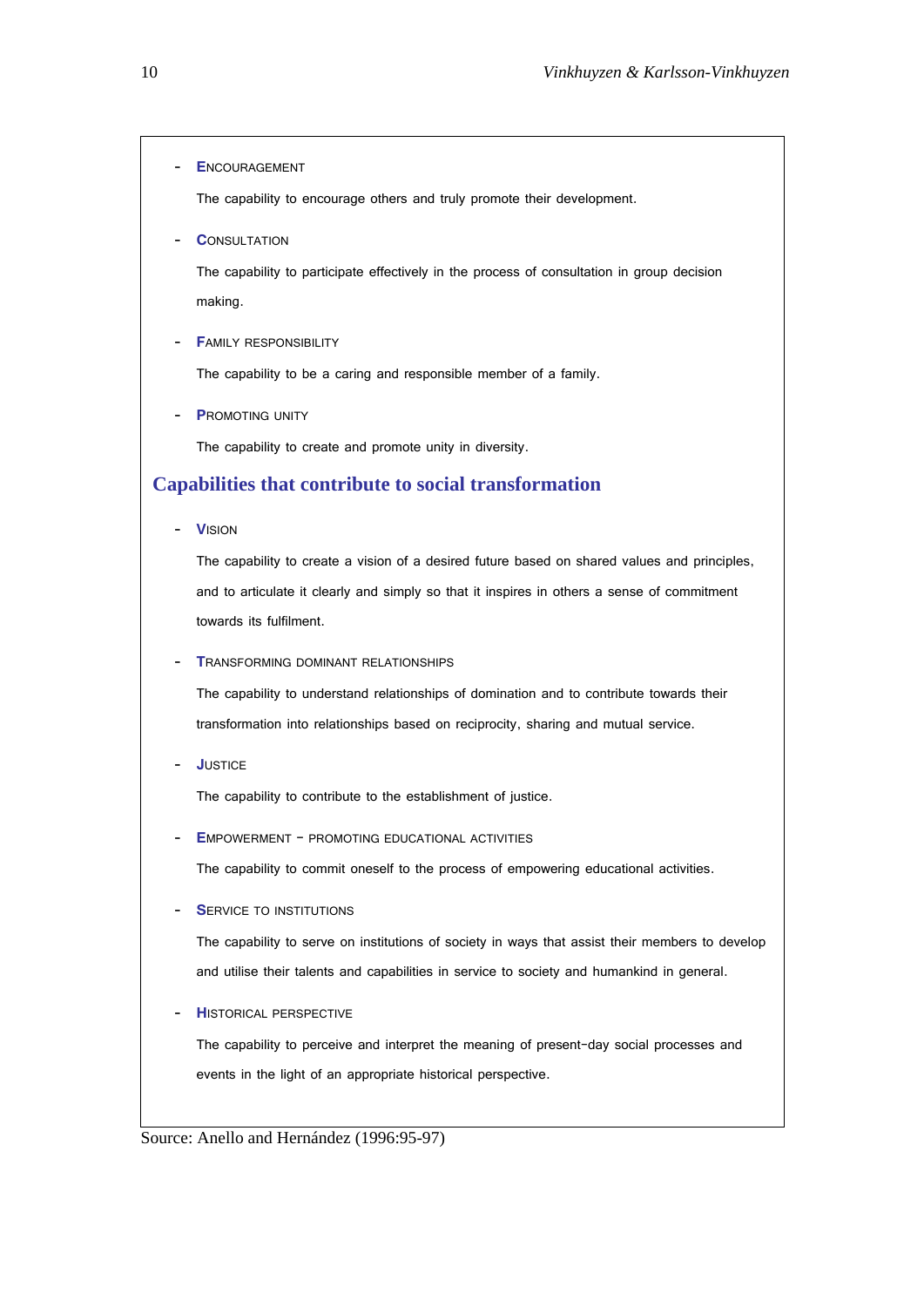#### **4 Conclusions**

The way we live is deeply rooted in the values and institutions of society and the way to change this could start with informal groups of individuals who are moral leaders in their own environment, willing to listen and share knowledge and points of view in a more democratic way, willing to change their values and to design new institutions. Few, however, would consider values to be levers of system change; values tend to be considered fixed and unchangeable, particularly in economic and other social science models of human behaviour. If, nonetheless, we depart from this view and assume that humans indeed have the capacity to adopt more expanded value spheres, then more possibilities open for changing lifestyles and thus the way we produce and consume 'stuff'.

In this paper we particularly explored the values underpinning leadership and the impact that could have on the efforts to move towards a society with indivdiuals who take responsibility for their actions, who have capacity to promote sustainability and who do so out of concern for others. The ethical values of leaders, whether in small family and neighbourhood contexts or in global negotiations, have a particular potential to spearhead this development.

The moral leadership framework which we explored takes distance from the prevalent leadership styles that are built on the desire to dominate and is instead aiming to create groups which are united, can reach their goals and empower their members to develop capabilities to serve their communities. This normative framework of leadership has very practical components. We suggest that it would be worth to analyse in more detail how the set of capabilities which provide a key and practical element of the framework could support leaders that want to pioneer sustainable production and consumption.

#### **References**

Anello, E., Hernández, J.B., 1996. Moral leadership. Núr University, Santa Cruz, Bolivia.

Anello, E., Hernández, J.B., 2010. Liderazgo moral. Instituto de Liderazgo Moral Eloy Anello, Santa Cruz.

Covey, S.R., 1989. The 7 habits of highly effective people. Simon & Schuster, Inc, New York.

Barry, C. (2005). Understanding and Evaluating the Contribution Principle. Real World Justice. A. Follesdal and T. Pogge. Dordrecht, the Netherlands, Springer.

Covey, S.R., 1990. Principle-centered leadership. Free Press, London.

- Geels, F. W. (2002a). Understanding the Dynamics of Technological Transitions. Enschede, Twente University Press.
- Geels, F. W. (2002b). "Technological transitions as evolutionary reconfiguration processes: a multi-level perspective and a case-study." Research Policy **31**(8-9): 1257-1274.
- Geels, F. W. (2004). "From sectoral systems of innovation to socio-technical systems: Insights about dynamics and change from sociology and institutional theory." Research Policy **33**(6-7): 897-920.
- Grin, J., Rotmans, J., Schot, J., 2010. Transitions to sustainable development. New directions in the study of long term transformative change. Routledge, London.
- Karlberg, M., 2004. Beyond the culture of contest. George Ronald, Oxford.

Karlsson, S. I. (2007). "Allocating Responsibilities in Multi-level Governance for Sustainable Development." International Journal of Social Economics **34**(1/2): 103-126.

Mansbridge, J.J., 1990. Beyond self-interest. University of Chicago Press, London.

Meijerink and Stiller (forthcoming). "What kind of leadership do we need for climate adaptation? A framework for analyzing leadership functions and tasks in climate change adaptation." Environment and Planning C.